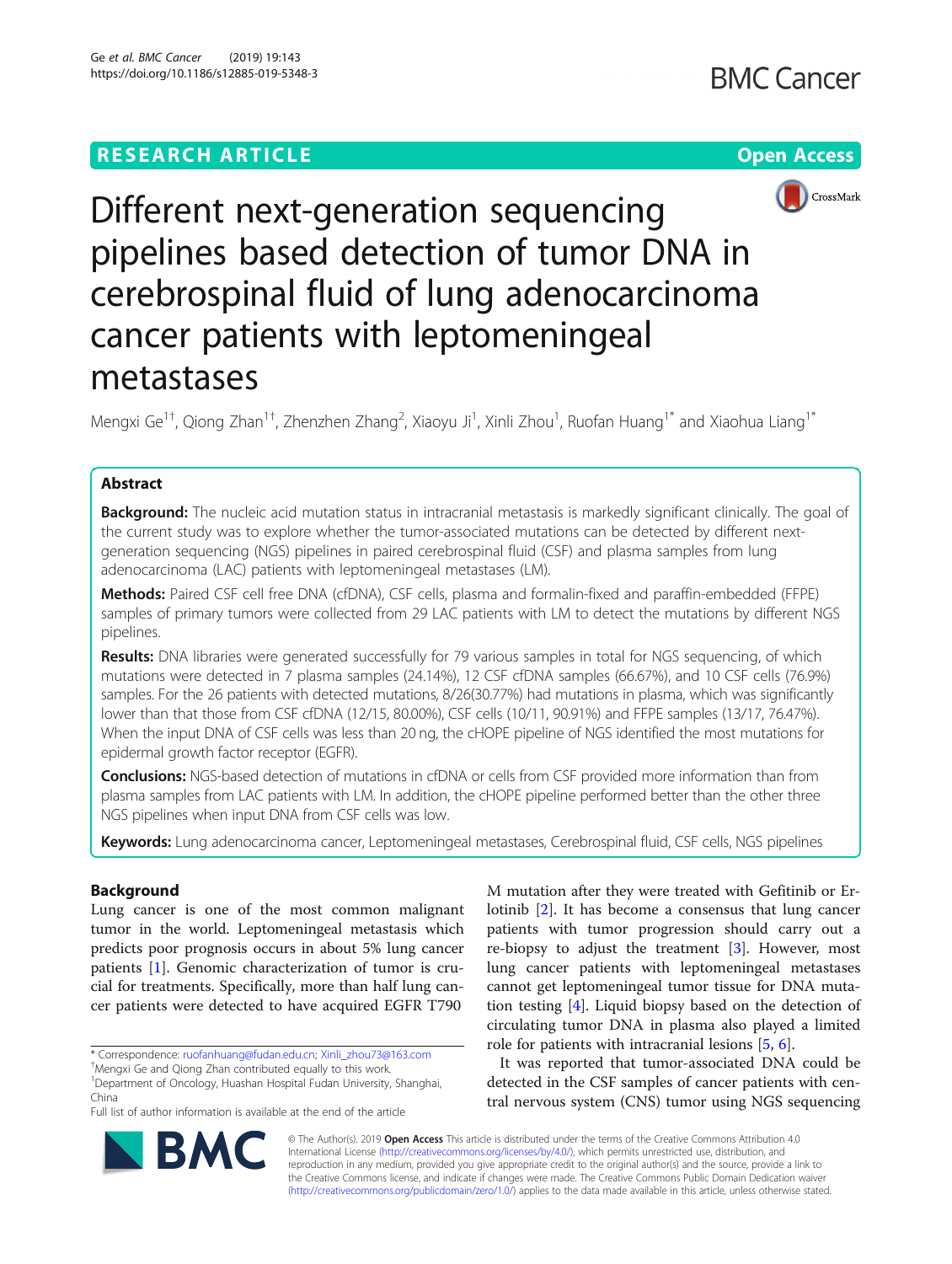[[6,](#page-6-0) [7\]](#page-7-0). Previous studies reported that DNA in brain tumors showed more common mutations with those in CSF when compared to plasma DNA in cancer patients [[5\]](#page-6-0), and CSF cfDNA could reveal the unique genetic profiles of leptomeningeal metastases in EGFR-mutated non-small cell lung cancer (NSCLC) [\[8\]](#page-7-0). These findings suggest that CSF is a potential source of tumor-derived DNA in lung cancer patients with leptomeningeal metastases. Jiang et al. [[9\]](#page-7-0) showed that tumor mutations in leptomeningeal metastases of NSCLC could be detected from CSF tumor cells, which demonstrated that we could get the tumor-related genetic information from both supernatant and cell pellets of the CSF samples of lung cancer patients with leptomeningeal metastases.

In this study, different detection pipelines were utilized for CSF cfDNA, cells, plasma and FFPE samples of primary lung cancer to identify sequence mutations. It aimed to find out whether CSF as liquid biopsy samples in a clinical setting can be substantiated and can be considered as an excellent substitute to primary cancer tissue.

## Methods

## Patients and sampling

Twenty-nine pathologically confirmed lung cancer patients with leptomeningeal metastases were enrolled in this cohort (Table [1\)](#page-2-0) between Jan 1, 2016 and June 30, 2016 in the Department of Oncology, Huashan Hospital Fudan University. The inclusion criteria were positive results of malignant cells detection in CSF. We collected baseline variables such as age at diagnosis, sex and recorded type of EGFR mutation in primary lesions by amplification refractory mutation system. The present study was approved by the Ethics Committee of Huashan Hospital Fudan University (No. KY2017–010). Informed consent was obtained from all individual participants included in the study.

About 10 ml of CSF, 10 ml blood and FFPE primary tumor tissues were collected from the enrolled patients. Two ml of CSF was used for cytological examination, and the remainder was centrifuged at 1600 g for 15 min at 4 °C to separate the supernatant and cell pellets. Blood samples were immediately centrifuged at 1600 g for 15 min at 4 °C after being sampled from patients. The supernatant was collected into a new tube for another centrifuge at 16,000 g for 10 min at  $4^{\circ}$ C, and the second supernatant was collected as plasma samples. The supernatant of CSF (CSF cfDNA), the cell pellets of CSF (CSF cells), and the plasma were stored at − 80 °C until DNA extractions.

## DNA extraction from different samples

cfDNA from CSF supernatant and plasma were extracted using the QIAamp Circulating Nucleic Acid Kit (Qiagen, Hilden, Germany). DNA from the cell pellets of CSF were extracted using the QIAamp DNA Mini Kit (Qiagen, Hilden Germany). DNA from the FFPE tissues were extracted using the QIAamp DNA FFPE Tissue Kit (Qiagen, Hilden, Germany). All the DNA extraction experiments were handled strictly in accordance with the corresponding manufacturer's instructions. DNA was quantified using the Qubit Fluorometer (Thermo scientific, MA, USA).

For NGS sequencing, DNA input should not be less than 30 ng and the majority of fragments were located between 150 and 180 bp for DNA from the CSF supernatant and the plasma; while DNA input should not be less than 20 ng and the majority of fragments were located above 500 bp for DNA from CSF cell pellets and the FFPE tissues.

## NGS sequencing

Different pipelines of NGS library preparation and sequencing were supplied by Singlera Genomics, Inc. Shanghai, China, for different types of samples. ddCAP pipeline was used for libraries prepared from plasma samples and CSF supernatant samples. OncoAim, cHOPE, or ddCAP-on-tissue pipelines were used for CSF cell pellets samples. OncoAim pipeline was used for FFPE samples. DNA library preparation and NGS sequencing were performed according to manufacturer's recommended protocols. Generally, target regions were enriched by either targeted captureor multiple PCR 150 bp paired-end sequencing was performed on Illumina platforms including NextSeq 500, Hiseq 4000, MiSeq, or MiniSeq (Illumina Inc., San Diego, CA, USA). Features of these NGS pipelines were showed in Table [2](#page-3-0).

## ddPCR test for conflicting results in one sample

The CSF cells sample in patient #12 was analyzed by drops digital PCR (ddPCR) for the mutation of EGFR E746\_A750del, which showed conflicting statuses between the results of cHOPE and ddCAP-on-tissue pipelines. The ddPCR experiment was conducted using the QX200TM ddPCR system (Bio-Rad, CA, USA), and ddPCR Supermix and primer/probes for EGFR from BioRad were used.

#### Data analysis and statistics

Bioinformatical analyses were performed for results from each pipeline. Briefly, sequencing reads were quality-filtered, assembled and aligned against the reference genome hg19/GRCh37. Unique reads derived from GATK were used for variant calling. The minimum confidence threshold for variant and insertion/deletion (indel) calling was set to 0.05 (5%). Variation annotation, effect prediction and clinical practice guidance were integrated into the pipelines through vcf files.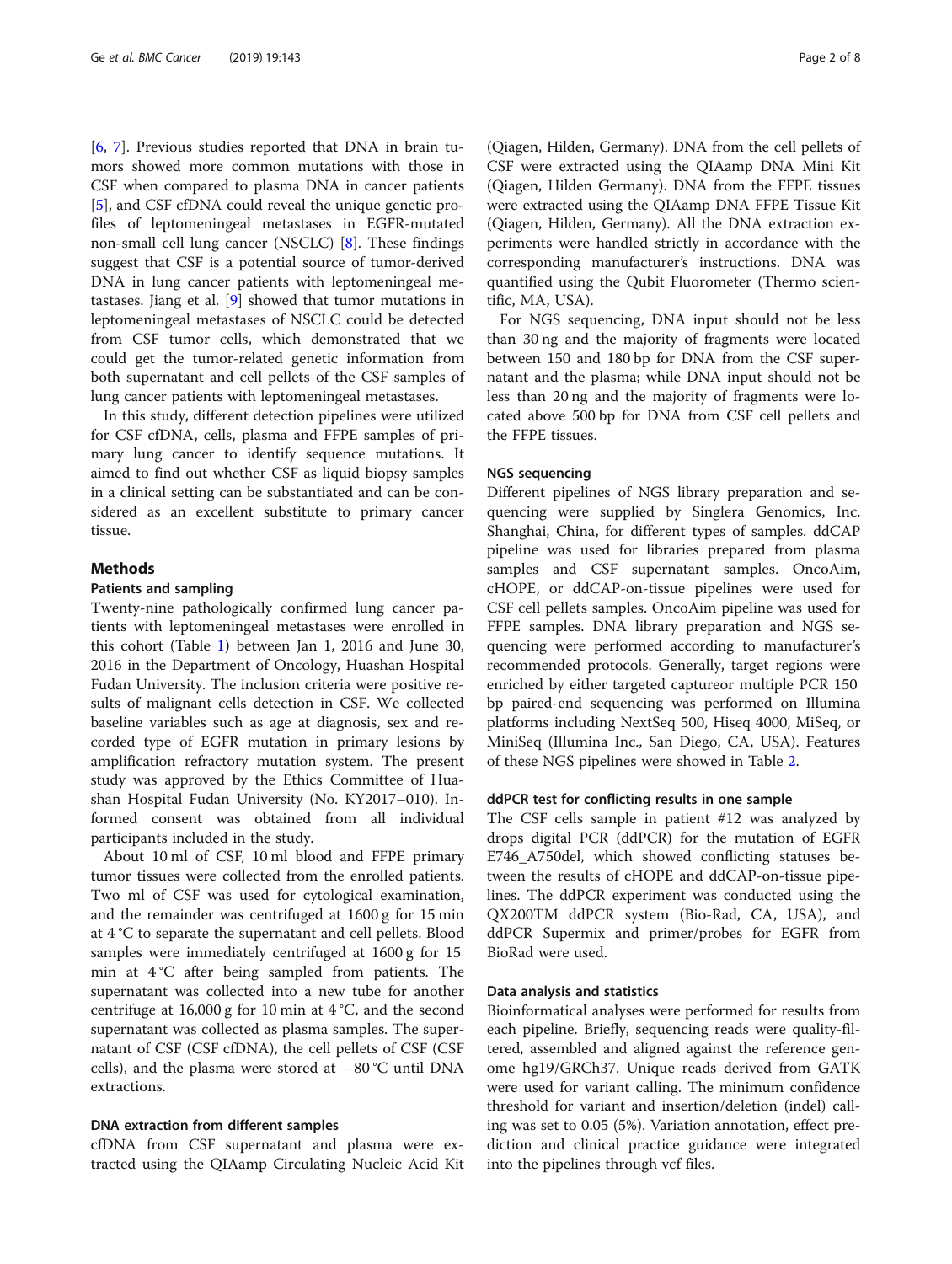<span id="page-2-0"></span>

|                        |                |                    |                               | Table 1 Demographic data of 29 patients and next-generation sequencing results of different samples |                                                   |                                                     |                          |
|------------------------|----------------|--------------------|-------------------------------|-----------------------------------------------------------------------------------------------------|---------------------------------------------------|-----------------------------------------------------|--------------------------|
| patient<br>$\mathbb D$ | Age(years)     | Sex                |                               | Mutations detected by NGS in different Sample types (mutation allele fractions)                     |                                                   |                                                     | EGFR status in           |
|                        |                |                    | plasma ctDNA                  | CSF cfDNA                                                                                           | CSF cell                                          | FFPE of primary cancer                              | primary tumor<br>by ARMS |
| $\ddotplus$            | 59             | Σ                  | EGFR L747_E749del (42.5%)     | EGFR L747_E749del (98.1%)                                                                           | EGFR L747_E749del (37.8%)                         | EGFR L747_E749del (29.2%)                           | EGFR wild-type           |
| $\sharp 2$             | 54             | $\sqcup$           | No mutation                   | ALK G689R (1.0%)                                                                                    | No mutation                                       | EGFR L858R (18.8%)                                  | EGFR L858R               |
| #3                     | $\approx$      | $\geq$             | No mutation                   | No mutation                                                                                         | No mutation                                       | No mutation                                         | EGFR wild-type           |
| #                      | S              | $\geq$             | No mutation                   | EGFR E746_A750del (44.2%);<br>[P53 R158L (97.8%)                                                    | EGFR E746_A750del (43.6%)<br>TP53 R158L (77.0%)   | EGFR E746_A750del (67.4%);<br>TP53 R158L (40.0%)    | Not available            |
| #5                     | 73             | $\sqcup$           | No mutation                   | EGFR L858R (34.4%)                                                                                  | ALK G689R (1.2%); EGFR<br>L858R (7.3%)            | EGFR L858R (24.1%)                                  | Not available            |
| $\frac{46}{5}$         | 54             | Σ                  | (46.8%)<br>FGFR1 R455H        | EGFR E746Valfs (7.3%), P753Rfs<br>(11.4%); FGFR1 R455H (33.4%)                                      | EGFR E746Valfs (5.9%)<br>P753Rfs (6.1%);          | Not available                                       | EGFR wild-type           |
| L#                     | $\frac{8}{4}$  | Щ                  | EGFR G719S (0.3%)             | EGFR L858R (5.3%)                                                                                   | EGFR L858R (2.4%)                                 | Not available                                       | EGFR L858R               |
| $\rm ^{\rm 48}$        | 8              | $\sqcup$           | No mutation                   | No mutation                                                                                         | No mutation                                       | Not available                                       | Not available            |
| $\overline{49}$        | 35             | Σ                  | EGFR G719S (0.1%)             | KRAS Q61L (0.1%);<br>TP53 W53* (85.5%)                                                              | TP53 W53* (45.1%)                                 | Not available                                       | Not available            |
| #10                    | $\mathcal{L}$  | Щ.                 | No mutation                   | EGFR L858R (51.8%)                                                                                  | EGFR L858R (3.8%)                                 | Not available                                       | EGFR L858R               |
| #11                    | SO             | $\sqcup$           | No mutation                   | EGFR L858R (41.1%); TP53<br>D228Valfs (87.9%)                                                       | EGFR L858R (10.7%); TP53<br>D228Valfs (12.8%)     | Not available                                       | EGFR L858R               |
| #12                    | 54             | $\sqcup$           | No mutation                   | EGFR E746_A750del (25.1%)<br>TP53 V272 M (77.3%);                                                   | TP53 V272 M (26.1%);<br>EGFR E746_A750del (19.0%) | Not available                                       | EGFR 19del               |
| #13                    | 55             | Σ                  | No mutation                   | EGFR E746_A750del (19.2%)                                                                           | Not available                                     | EGFR E746_A750del (43.2%)                           | EGFR 19del               |
| #14                    | $\frac{46}{5}$ | Σ                  | No mutation                   | No mutation                                                                                         | Not available                                     | EGFR E746_A750del (88.0%)                           | EGFR 19del               |
| #15                    | 8              | Σ                  | EGFR T263P (0.19%)            | EGFR L858R (52.7%)                                                                                  | Not available                                     | Not available                                       | EGFR L858R               |
| #16                    | 2              | $\sqcup\!\sqcup$   | No mutation                   | No mutation                                                                                         | Not available                                     | No mutation                                         | EGFR wide-type           |
| #17                    | 55             | $\sqcup$           | No mutation                   | No mutation                                                                                         | Not available                                     | EGFR E746_A750del (48.0%);<br>TP53 T125 M (60%)     | EGFR 19del               |
| #18                    | 8              | Σ                  | No mutation                   | No mutation                                                                                         | Not available                                     | Not available                                       | EGFR wide-type           |
| #19                    | $\frac{3}{4}$  | $\sqcup\!\sqcup$   | No mutation                   | Not available                                                                                       | EGFR E746_A750del (1.2%)                          | Not available                                       | EGFR 19del               |
| #20                    | $\frac{8}{3}$  | $\sqcup\!\sqcup$   | No mutation                   | Not available                                                                                       | Not available                                     | No mutation                                         | EGFR wide-type           |
| #21                    | 72             | $\sqcup\!\sqcup$   | 50del (17.8%)<br>EGFR E746_A7 | Not available                                                                                       | Not available                                     | EGFR E746_A750del (2.7%)                            | EGFR 19del               |
| #22                    | $\frac{9}{4}$  | $\sqcup\!\sqcup$   | No mutation                   | Not available                                                                                       | Not available                                     | EGFR E746_A750del (52.4%)                           | EGFR 19del               |
| #23                    | $\frac{9}{4}$  | $\sqcup$           | (22.7%)<br>TP53 N268 fs*      | Not available                                                                                       | Not available                                     | EGFR E746_A750del (34.3%),<br>TP53 N268 fs* (20.8%) | Not available            |
| #24                    | 2              | ட                  | No mutation                   | Not available                                                                                       | Not available                                     | No mutation                                         | EGFR wide-type           |
| #25                    | 89             | $\sqcup\!\sqcup$   | 50del (0.6%)<br>EGFR E746_A7  | Not available                                                                                       | Not available                                     | EGFR E746_A750del (88.4%)                           | EGFR 19del               |
| #26                    | $\frac{1}{4}$  | $\sqcup\!\!\sqcup$ | No mutation                   | Not available                                                                                       | Not available                                     | No mutation                                         | EGFR wide-type           |
| $#27$                  | 8              | Σ                  | No mutation                   | Not available                                                                                       | Not available                                     | TP53 R280S (38.7%)                                  | EGFR L858R               |
| $#28$                  | $\mathcal{V}$  | Σ                  | No mutation                   | Not available                                                                                       | Not available                                     | EGFR L858R (27.6%)                                  | EGFR L858R               |
| #29                    | $\overline{N}$ | $\sqcup$           | No mutation                   | Not available                                                                                       | Not available                                     | No mutation                                         | EGFR 19del               |
| Total Tests            |                |                    | $\mathbb{R}^2$                | $\approx$                                                                                           | $\widetilde{\phantom{m}}$                         | $\supseteq$                                         | $\overline{24}$          |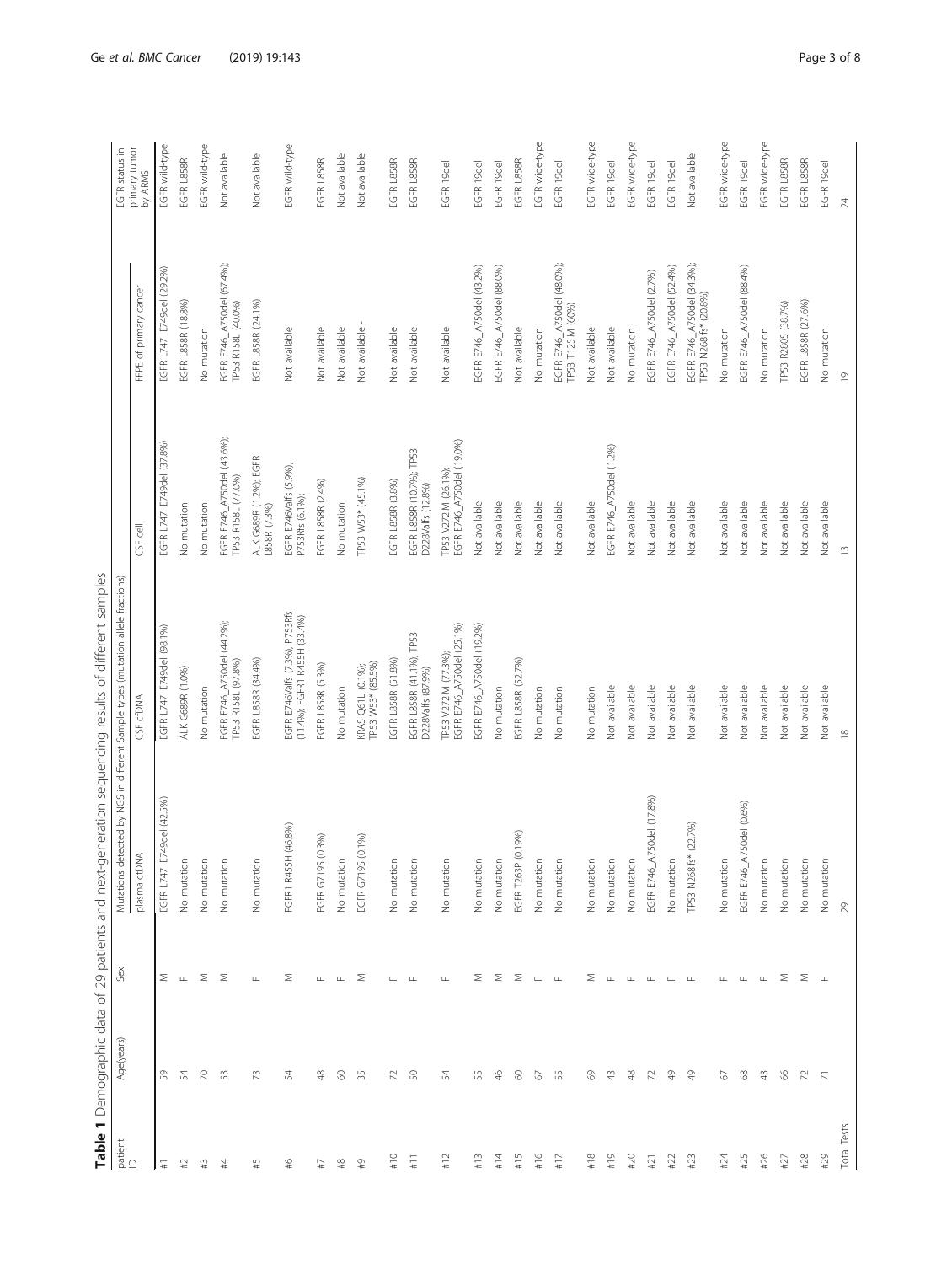|                 | ddCAP            | ddCAP on tissue  | <b>CHOPE</b>    | <b>OncoAim</b>        |
|-----------------|------------------|------------------|-----------------|-----------------------|
| Number of Genes | 10               | 10               | 59              | 59                    |
| Targets         | all exons        | all exons        | hotspots        | hotspots              |
| Enrich method   | targeted capture | targeted capture | multiple PCR    | multiple PCR          |
| DNA input       | $5 - 30$ ng      | 50 <sub>ng</sub> | $5 - 20$ ng     | $10 - 20$ ng          |
| Instruments     | NextSeg          | NextSeg          | NextSeg/miniSeg | NextSeg/miniSeg/MiSeg |

<span id="page-3-0"></span>Table 2 Feathers of the next-generation sequencing pipelines used for different sample types

Comparisons among the detection rates of plasma, CSF cfDNA, CSF cells, and FFPE samples were performed by Fisher's exact test using SPSS v19.0 software. Significance was assumed for a  $p$ -value of less than 0.05. Column graphs were generated using Graphpad Prism (version 5.0a) software.

## Results

## NGS libraries of different types of samples

Twenty-nine patients with an average age of 55 (range from 35 to 73) were enrolled in our study, of which 18 were female and 11 were male. All the enrolled patients had LAC. Patients' information was shown in Table [1](#page-2-0). CSF supernatant of a volume of 1.2 to 12 ml was collected from all 29 patients, of which 18 NGS libraries were generated successfully from those between 2.5 to 12 ml. Cell pellets from CSF were collected from 27 patients, of which 13 NGS libraries were generated successfully from samples whose volume ranged from 0.2 to 2.6 ml. Plasma samples  $(1~10.5~\text{ml})$  and FFPE samples (1~39 Slices) were collected from 29 and 19 patients respectively, and NGS libraries were generated successfully for all these samples (Table 3). In total DNA libraries were prepared successfully for a total of 79 samples of various types for sequencing.

#### NGS results by different pipelines (Table [1](#page-2-0) and Table [4](#page-4-0))

A total of 29 plasma samples were collected, and the input DNA for library preparation ranged from 13 ng to 150 ng. Mutations were detected in only 7/29 (24.14%) plasma samples. NGS library of CSF cfDNA were generated for 18 patients with input DNA ranging from 9.5 ng to 50.5 ng. Mutations were detected in 12 of 18 (66.67%) CSF cfDNA samples.

Table 3 Different samples enrolled in the study

We used different panels based on the quantity of DNA we extracted from the 13 CFS cell samples, and in 10/13(76.9%) samples we identified positive mutations. Samples having over 50 ng extracted DNA could be sequenced using all available pipelines, including ddCAP-on-Tissue, which was specialized for FFPEs sample in this study.

When the input DNA was less than 20 ng, the cHOPE pipeline was capable of identifying the largest amount of mutations. Indeed, seven individuals' CSF-cell samples were analyzed using both cHOPE and a non-cHOPE pipeline. Among them 4 individuals  $(\#5, \#4, \#11 \text{ and } \#12)$  had more mutations detected by cHOPE than the non-cHOPE pipelines. Two individuals (#2 and #9) had identical mutations identified by the two pipelines. The remainder (#6) was shown to have two mutations in EGFR, E746Valfs and P753Rfs, based on cHOPE pipeline, whereas a complex deletion was identified by OncoAim. In summary, mutation discoveries in CFS cells samples may yield different results due to different detection panels.

#### EGFR status in the CSF cells samples for patients #12

In the CSF-cell sample from patient #12, conflicting results were obtained from 2 different NGS pipelines (Table [4\)](#page-4-0). EGFR E746\_A750del was identified by the cHOPE pipeline, whereas EGFR gene was shown to be wild type by the ddCAP –on-tissue pipeline. We further analyzed patient #12's sample by ddPCR, which also identified E746\_A750del mutation (8 copies/μl) in the EGFR gene (Additional file [1](#page-6-0): Figure S1), confirming the results from cHOPE pipeline to be more reliable than those from ddCAP-on tissue.

| Sources         | Number | Start ml    | DNA yield (ng) | SampleNum | Library QC |
|-----------------|--------|-------------|----------------|-----------|------------|
| CSF supernatant | 29     | $1.2 - 8.6$ | $0.00 - 7.70$  | 111       | failed     |
|                 |        | $2.5 - 12$  | $9.74 - 642$   | 18        | pass       |
| CFS cell pellet | 29     | $1.2 - 8.6$ | $3.28 - 15.6$  | 16        | failed     |
|                 |        | $2.5 - 8.6$ | $5 - 48.5$     | 13        | pass       |
| Plasma          | 29     | $1 - 10.5$  | $13 - 162$     | 29        | pass       |
| <b>FFPE</b>     | 19     |             | 27.42~439.6    | 19        | pass       |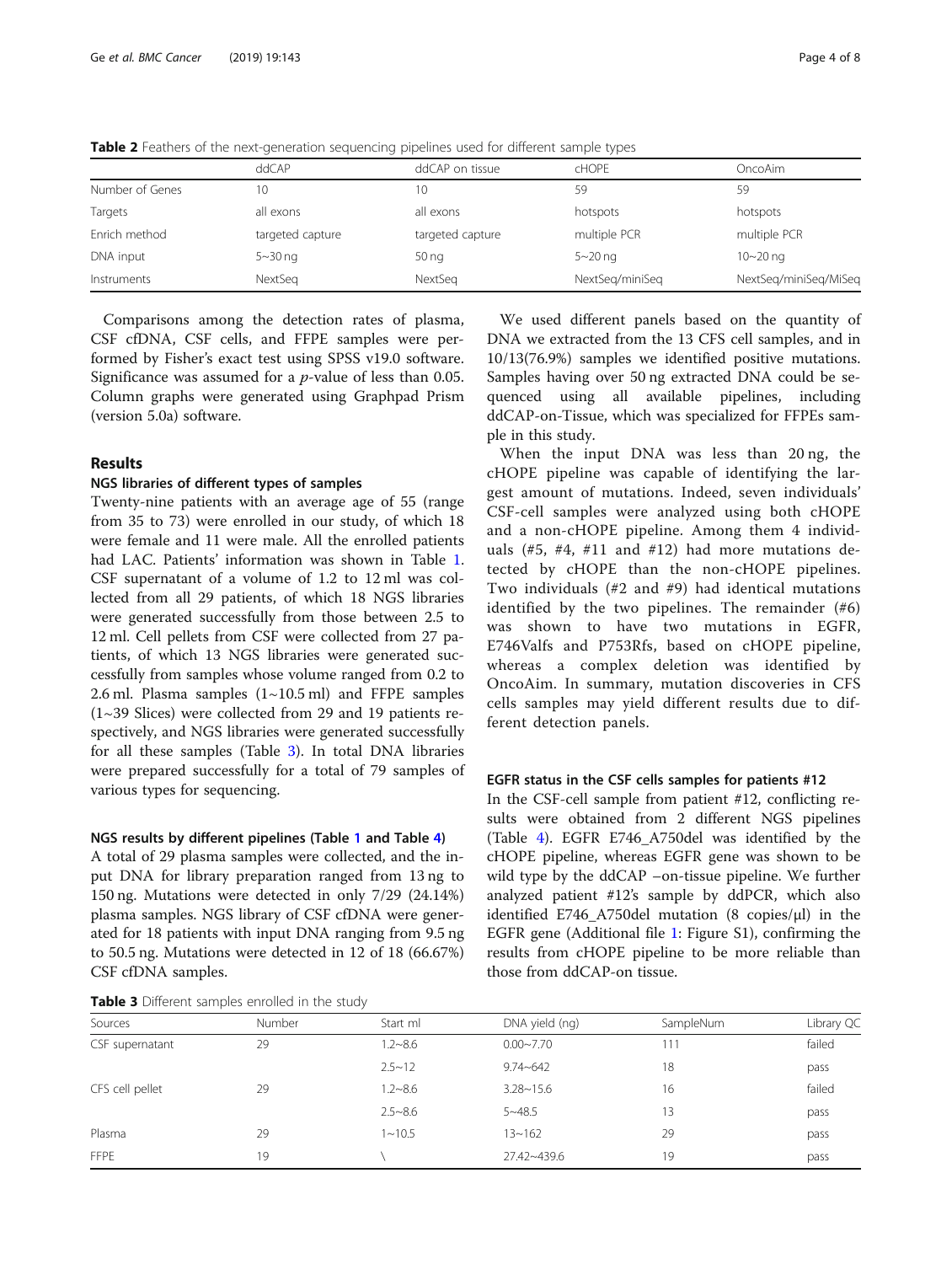| Patients | CFS cell Mutation sites/ (DNA input)    |                                     |                     |                            |  |  |  |
|----------|-----------------------------------------|-------------------------------------|---------------------|----------------------------|--|--|--|
|          | cHOPE                                   | OncoAim                             | ddCAP               | ddCAP on Tissue            |  |  |  |
| $\#$ 1   | EGFR L747_E749del                       | $\sf NA$                            | <b>NA</b>           | $\sf NA$                   |  |  |  |
|          | (8 <sub>ng</sub> )                      |                                     |                     |                            |  |  |  |
| #2       | No mutation                             | $\sf NA$                            | No mutation         | <b>NA</b>                  |  |  |  |
|          | $(11 \nlog)$                            |                                     | $(20 \nlog)$        |                            |  |  |  |
| #3       | No mutation                             | <b>NA</b>                           | <b>NA</b>           | <b>NA</b>                  |  |  |  |
|          | $(14 \text{ ng})$                       |                                     |                     |                            |  |  |  |
| #4       | EGFR E746_A750del;<br>TP53 R158L        | <b>NA</b>                           | TP53 R158L          | <b>NA</b>                  |  |  |  |
|          | (9 <sub>ng</sub> )                      |                                     | (30 nq)             |                            |  |  |  |
| #5       | ALK G689R; EGFR L858R<br>$(20 \nlog)$   | <b>NA</b>                           | <b>NA</b>           | EGFR L858R<br>$(50 \nlog)$ |  |  |  |
| #6       | EGFR E746Valfs, P753Rfs<br>$(20 \n nq)$ | EGFR E746_P753 > VS<br>$(20 \n nq)$ | <b>NA</b>           | <b>NA</b>                  |  |  |  |
| #7       | <b>NA</b>                               | <b>NA</b>                           | <b>NA</b>           | EGFR L858R                 |  |  |  |
|          |                                         |                                     |                     | (50 <sub>ng</sub> )        |  |  |  |
| #8       | <b>NA</b>                               | <b>NA</b>                           | No mutation         | <b>NA</b>                  |  |  |  |
|          |                                         |                                     | $(7 \nlog)$         |                            |  |  |  |
| #9       | TP53 W53                                | <b>NA</b>                           | <b>NA</b>           | TP53 W53                   |  |  |  |
|          | $(5 \nlog)$                             |                                     |                     | (50 <sub>ng</sub> )        |  |  |  |
| #10      | <b>NA</b>                               | <b>NA</b>                           | EGFR L858R          | <b>NA</b>                  |  |  |  |
|          |                                         |                                     | (30 <sub>ng</sub> ) |                            |  |  |  |
| #11      | <b>EGFR L858R; TP53</b><br>D228Valfs    | EGFR L858R                          | <b>NA</b>           | <b>NA</b>                  |  |  |  |
|          | (8 <sub>ng</sub> )                      | $(20 \n ng)$                        |                     |                            |  |  |  |
| #12      | TP53 V272 M; EGFR<br>E746_A750del       | <b>NA</b>                           | <b>NA</b>           | TP53 V272 M;               |  |  |  |
|          | (10 <sub>ng</sub> )                     |                                     |                     | (50 <sub>ng</sub> )        |  |  |  |
| #19      | <b>NA</b>                               | <b>NA</b>                           | <b>NA</b>           | EGFR E746_A750del          |  |  |  |
|          |                                         |                                     |                     | (50 <sub>ng</sub> )        |  |  |  |

<span id="page-4-0"></span>Table 4 Mutations in CSF cell samples detected with different pipelines

NA not available

## Tumor DNA detected in different samples

Most mutations detected in this study were located in the genes EGFR and TP53. Mutations detected in the plasma and CSF samples were also detected in the FFPE samples except the ALK G689R (CSF cfDNA of #2, and CSF cell of #5) and KRAS Q61L (CSF cfDNA of #9).

In all 29 patients, 12 (41.38%) patients showed same results between at least two different types of samples. In the 16 patients with 3–4 types of samples, only 4 (25%) showed identical results among various samples  $(\#1, \#3, \#8$  and  $\#16)$ . No mutation was detected in the plasma, CSF or FFPE samples of patient #3, #8 and #16 (Table [1\)](#page-2-0). We took these 3 individuals as negative samples to avoid statistical errors. For the other 26 patients with detected mutations, 8 (30.77%) had mutations in plasma, which was significantly lower ( $P < 0.05$ , Fig. [1a](#page-5-0)) than those having mutations in CSF cfDNA (12/15, 80.00%), CSF cells (10/11, 90.91%) and FFPE samples  $(13/17, 76.47%)$ . The detection rates were of no significant difference between the CSF cfDNA, CSF cells and FFPE samples  $(P = 0.622)$ .

With regard to EGFR mutations, 12 of all 13 CSF cells had the identical mutations as those in CSF cfDNA. The CSF cells from the individual (patient #12) without matching CSF cfDNA sample had a mutation of EGFR E746\_A750del, which was in agreement to the EGFR 19del identified in the primary tumor by the ARMS technology (Table [1\)](#page-2-0).

The average maximum allele fractions (AFs) of different sample types in an ascending order were plasma, CSF cells, FFPE tissues and CSF cfDNA, which were 13.19% (0.1%~ 46.8%, 10 mutations), 20.18% (01.19%~ 76.26%, 15 mutations), 42.72% (2.7%~ 88.4%, 16 mutations) and 49.62% (0.13%~ 98.13%, 19 mutations), respectively. (Fig. [1b](#page-5-0)).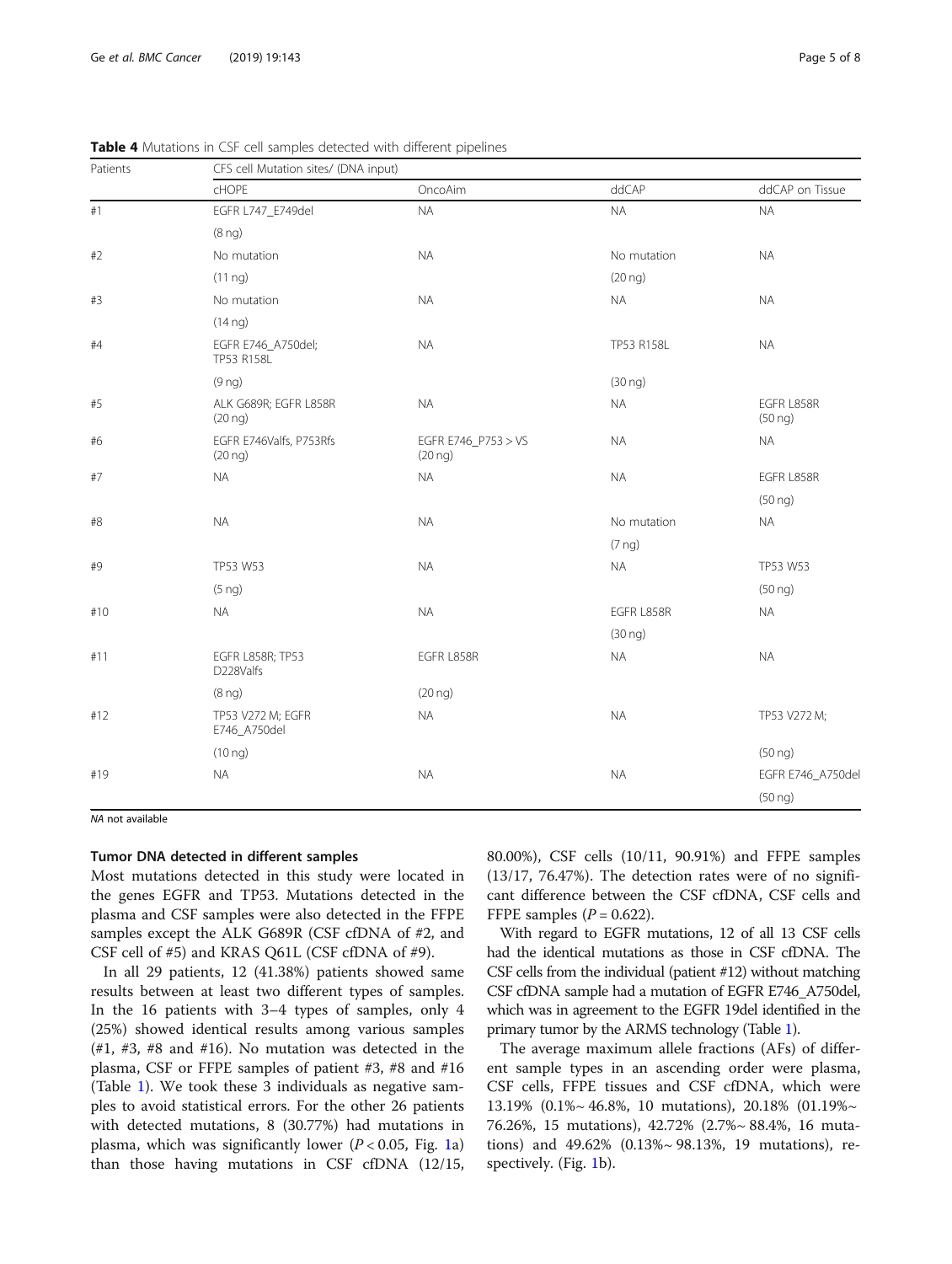<span id="page-5-0"></span>

## **Discussion**

In this study we used various DNA mutation detection pipelines for 4 types of biospecimens, and successfully generated NGS libraries from plasma  $(1~5.5~\text{ml})$ , CSF cfDNA  $(2.5~12~\text{ml})$ , CSF cells  $(0.2~2.6~\text{ml})$  and FFPE sample. The input DNA for cHOPE pipeline was as low as about 5 ng. Both cHOPE and OncoAim pipelines utilized multiple PCR as enrich technology to detect tumor-associated hotspots. However, they were designed for different sample types, of which cHOPE was specialized for cfDNA while OncoAim was for DNA from FFPE sample. The other 2 NGS pipelines, ddCAP and ddCAP-on-Tissue, used target capture as enrichment technology to scan all the exons of 10 tumor-associated genes. The input DNA of ddCAP pipeline for cfDNA could be as low as 5 ng as well, whereas 50 ng DNA was required for the ddCAP-on-Tissue pipeline for DNA from FFPE sample.

In most cases that had discrepancies between CSF and plasma, CSF had more mutations detected [[5](#page-6-0), [8](#page-7-0)], which was confirmed in our study. There are several possible reasons: Firstly, because CSF circulates through the CNS and has a large interface with the CNS, it has a strong potential to carry circulating tumor DNA (ctDNA) of CNS metastases. Secondly, because there is blood-brain-barrier, DNA cannot travel between blood and CSF freely, which leads to discrepancies in DNA species in CSF and blood. Thirdly, because our cohort all had both intracranial and extracranial metastasis, spatial heterogeneity in primary lesions and CNS metastases may contribute to the discrepancies too.

Of the 19 patients who provided both plasma and CSF samples, 13 of them had mutations identified in CSF samples (cfDNA, cell pellets or both). Meanwhile, only 4 out of the 19 plasma samples had mutations identified, all of which were also discovered in the matched CSF samples. Previous research indicated that positive detection of EGFR was more sensitive in CSF than in the matched plasma  $[8, 10]$  $[8, 10]$  $[8, 10]$  $[8, 10]$ . Our results indicate that NGS detection of CSF samples could provide more accurate and credible mutation information than plasma samples, which were consistent with the previous conclusion [[10\]](#page-7-0).

It was reported that more mutations could be detected in CSF cfDNA than in the paired CSF cells [\[8](#page-7-0)]. Due to the tumor heterogeneity and the various analysis settings in different pipelines, we did not observe same gene alternation for all the genes detected, particularly for some low AF mutations (such as ALK G689R with an AF of 1.0% and of 1.2%, and KRAS Q61L with an AF of 0.1%) and rare mutations (like FGFR1 R455H, which is not reported in COSMIC). However, similar detection rates were obtained by the sequencing for CSF cfDNA and cell samples, and the largest number of mutations were detected in those two types of sample. Especially for the EGFR gene, same mutations were identified in the cfDNA and cells of CSF sample, demonstrating the potential of using CSF cells to predict the response of EGFR-tyrosine kinase inhibitors (TKIs). This may be due to the different panels and detection methods used in the NGS library generation and sequencing. Four NGS pipelines were performed for CSF cells samples in this study. If more than 50 ng input DNA was used, all 4 panels performed well. When input DNA was less than 20 ng, cHOPE pipeline had the best performance: cHOPE pipeline identified the largest number of mutations from CSF cell samples, and most of these mutations identified by cHOPE pipeline was also discovered in the CSF cfDNA. The ddPCR results of the patients #12 confirmed the reliability of the results by cHOPE pipeline. OncoAim and ddCAP-on-tissue pipelines are designed for tissue DNA, in which fragmentation steps are contained. The fragmentation step would result in a loss of some DNA sample and miss some variations with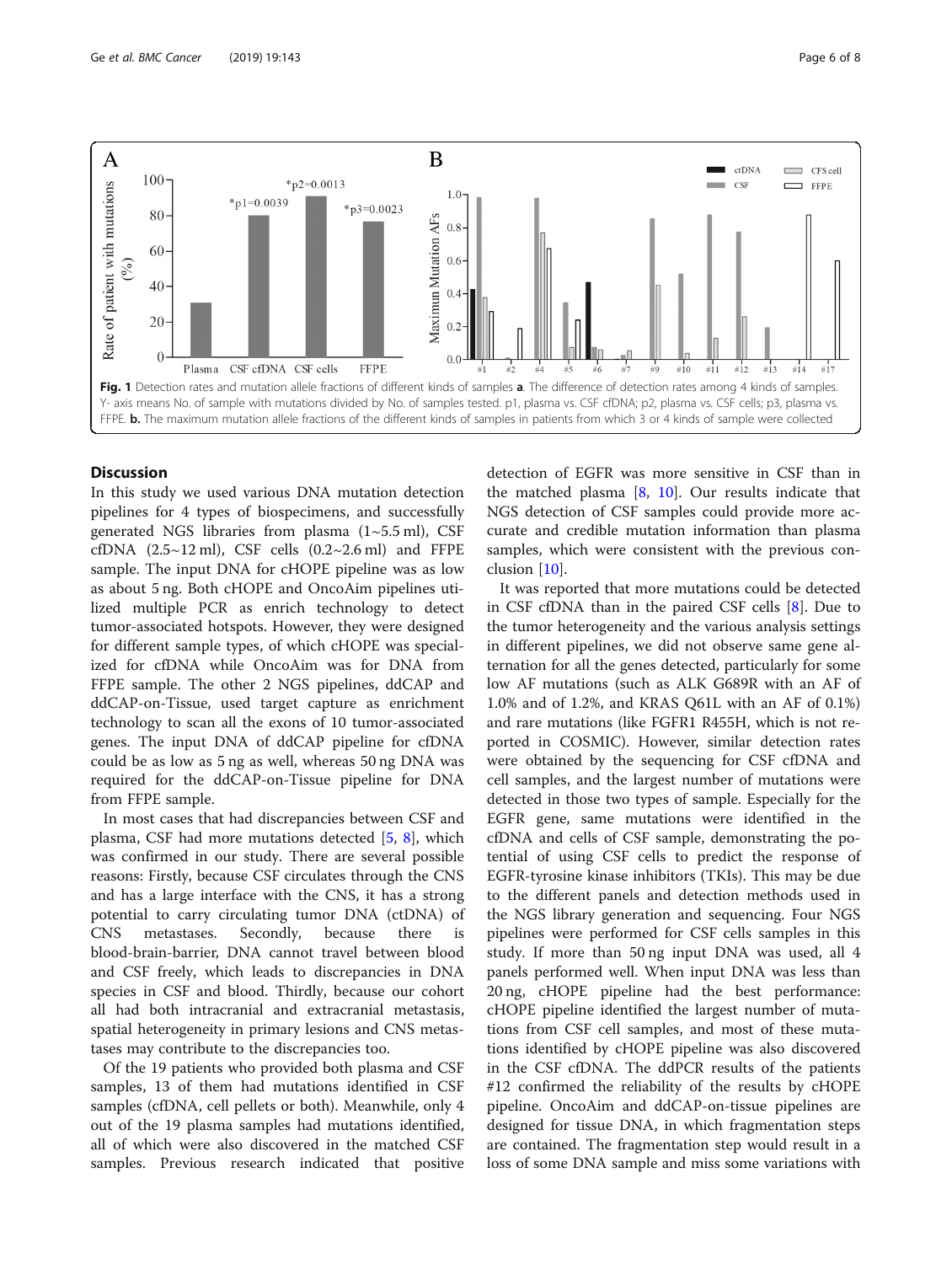<span id="page-6-0"></span>low AF in the samples with less DNA input. For the two pipelines designed for plasma DNA, ddCAP is based on targeted capture technology for all exons of genes in the panel, whereas cHOPE is based on multiple PCR for hotspots of genes in the panel. Multiple PCR for hotspots is more focused on the variations we interested in. In general, cHOPE is the most appropriate pipeline for CSF cell samples with less than 20 ng DNA extracted.

Most mutations detected in CSF samples could be found in FFPE samples except for ALK G689R in 2 individuals and KRAS Q61L in 1 individual, demonstrating that most tumors in the brain originated from the primary lung cancer. Because these 3 CSF-only mutations had low AFs, it is unlikely that they are highly instructive in the clinical treatment in the LAC patients with LM; additionally, these mutations were likely to have emerged after the metastasis of the tumor. Although the ALK G689R nutation is labeled as a variant of undetermined significance (VUS) at present, alterations in ALK gene are involved in many malignancies including lung cancer and could mediate acquired resistance to some ALK inhibitor [\[11](#page-7-0), [12](#page-7-0)]. KRAS is known to be mutated in pancreatic, colon and lung cancers [\[13](#page-7-0)]. Q61L was one of the hotspots in the KRAS gene and has been confirmed to influence response to EGFR antagonists for tumor patients [\[14](#page-7-0)]. Hence, we deduced that mutations in CSF DNA could help illustrate the gene mutation status of brain metastasis, which can further benefit the analysis of resistance mechanisms, and guide the treatment. Mutation detection of CSF cells or cfDNA improves the accuracy in accessing the feasibility of molecular targeted drug therapies, especially for EGFR-TKIs, which have been widely proven to have significantly extended the patients' survival.

## Conclusions

NGS based detection of CSF samples of both cfDNA and cells can provide more gene information than plasma samples from LAC patients with LM. In addition, the cHOPE pipeline performed better than the other three NGS pipelines when low amount of input DNA from CSF cells was used.

## Additional file

[Additional file 1:](https://doi.org/10.1186/s12885-019-5348-3) Figure S1. Result of EGFR E746 A750del in CSF cells of Patient #12 by ddPCR system. Y-axis means the signals of each PCR amplification, X-axis means the PCR events. Evens above the cutoff threshold represent the mutated DNA in the sample tested. (TIF 1324 kb)

#### Abbreviations

AF: Allele fraction; cfDNA: Cell free DNA; CNS: Central nervous system; CSF: Cerebrospinal fluid; EGFR: Epidermal growth factor receptor; FFPE: Formalin-fixed and paraffin-embedded; LAC: Lung adenocarcinoma; LM: Leptomeningeal metastases; NGS: Next-generation sequencing;

NSCLC: Non-small cell lung cancer; TKI: Tyrosine kinase inhibitors; VUS: Variant of undetermined significance

#### Acknowledgements

We thanked Li Liao for her help in NGS analysis.

#### Funding

This work was supported by Shanghai Municipal Committee of Health and Family planning (201440584, 2014, design of the study and collection), Baoshan District Committee of Science and Technology (14-E-28, 2014, design of the study and collection), Shanghai Municipal Natural Science Foundation (16ZR1404300, 2016, analysis and interpretation of data) and Scientific Research Foundation Huashan Hospital (787, 2017, analysis).

#### Availability of data and materials

All data generated or analysed during this study are included in this published article and its Additional file 1.

#### Authors' contributions

MG, QZ and RH were major contributors in writing the manuscript. ZZ and XJ were responsible for NGS and analysis. XZ and XL analyzed the data and helped in writing the manuscript. All authors read and approved the final manuscript.

#### Ethics approval and consent to participate

All procedures performed in studies involving human participants were in accordance with Ethics Committee of Huashan Hospital Fudan University (No. KY2017–010) and with the 1964 Helsinki declaration and its later amendments or comparable ethical standards. Written informed consent was obtained from all individual participants included in the study.

#### Consent for publication

Not applicable.

#### Competing interests

Zhenzhen Zhang is a member of Singlera Genomics, Shanghai, China.

## Publisher's Note

Springer Nature remains neutral with regard to jurisdictional claims in published maps and institutional affiliations.

#### Author details

<sup>1</sup>Department of Oncology, Huashan Hospital Fudan University, Shanghai, China. <sup>2</sup> Singlera Genomics Inc., Shanghai, China.

#### Received: 19 September 2018 Accepted: 4 February 2019 Published online: 12 February 2019

#### References

- 1. Nagpal S, Riess J, Wakelee H. Treatment of leptomeningeal spread of NSCLC: a continuing challenge. Curr Treat Options in Oncol. 2012;13:491– 504.
- 2. Yu HA, Arcila ME, Rekhtman N, Sima CS, Zakowski MF, Pao W, et al. Analysis of tumor specimens at the time of acquired resistance to EGFR-TKI therapy in 155 patients with EGFR-mutant lung cancers. Clin Cancer Res. 2013;19: 2240–7.
- 3. Chouaid C, Dujon C, Do P, Monnet I, Madroszyk A, Le Caer H, et al. Feasibility and clinical impact of re-biopsy in advanced non small-cell lung cancer: a prospective multicenter study in a real-world setting (GFPC study 12-01). Lung Cancer. 2014;86:170–3.
- 4. Hasegawa T, Sawa T, Futamura Y, Horiba A, Ishiguro T, Marui T, et al. Feasibility of Rebiopsy in non-small cell lung Cancer treated with epidermal growth factor receptor-tyrosine kinase inhibitors. Intern Med. 2015;54:1977– 80.
- 5. De Mattos-Arruda L, Mayor R, Ng CK, Weigelt B, Martínez-Ricarte F, Torrejon D, Oliveira M, et al. Cerebrospinal fluid-derived circulating tumour DNA better represents the genomic alterations of brain tumours than plasma. Nat Commun. 2015;6:8839.
- 6. Pentsova EI, Shah RH, Tang J, Boire A, You D, Briggs S, et al. Evaluating Cancer of the central nervous system through next-generation sequencing of cerebrospinal fluid. J Clin Oncol. 2016;34:2404–15.